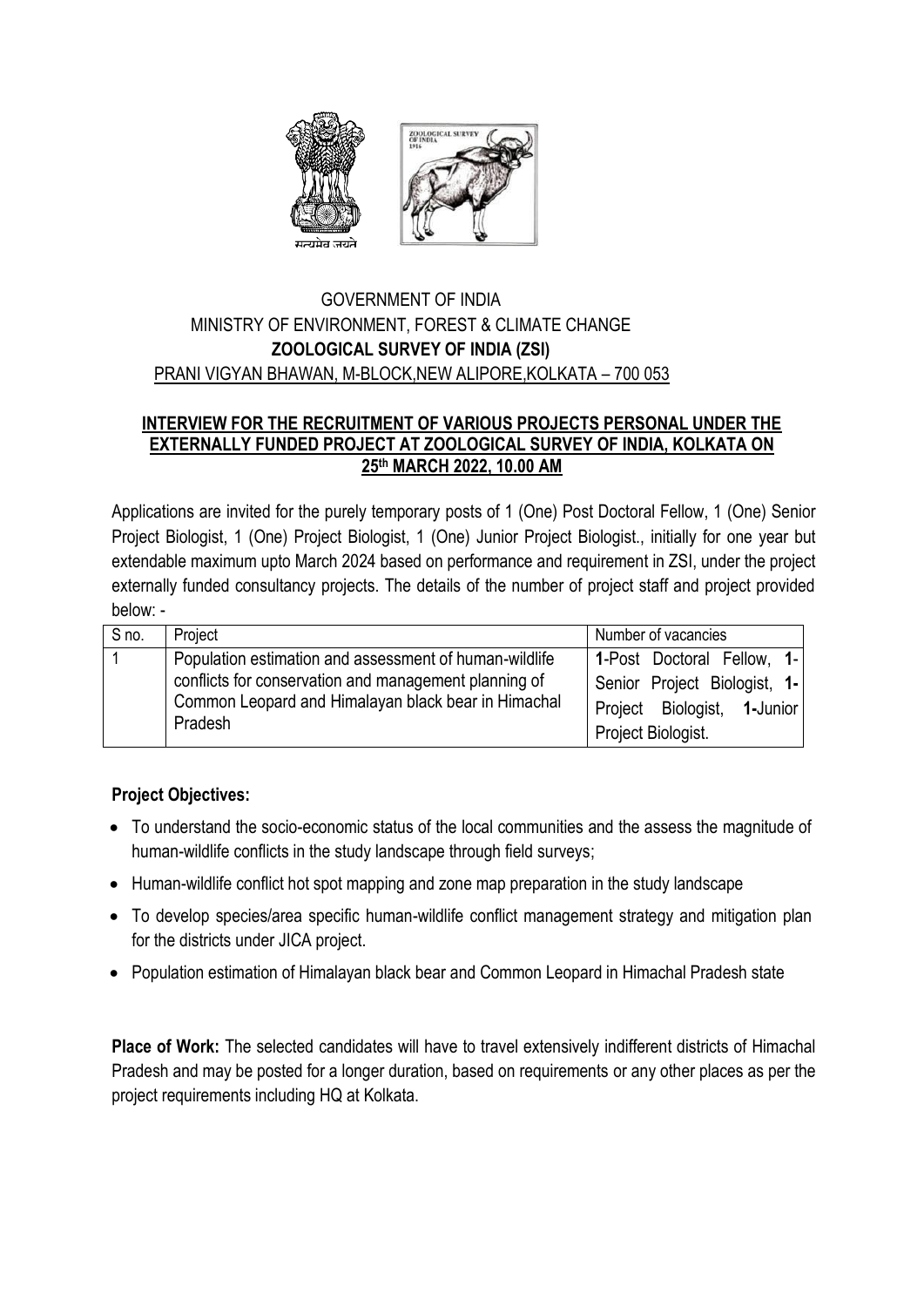### **Remuneration:**

Post Doctoral Fellow (PDF)**\*** @ 47,000/- + HRA as per rule per month Senior Project Biologist (SPB) @ 45,000/- consolidated per month Project Biologist (PB) @ 30,000/- consolidated per month Junior Project Biologist (JPB) @ 25,000/- consolidated per month

## **1. Post Doctoral Fellow (PDF) \***

**Qualification:** Ph.D in Zoology/Life Sciences/Wildlife/Biodiversity & Conservation or equivalent.

**Desirable Experience:** Minimum 5 years of work experience in Himalayan Region, Knowledge & experience in carnivore ecology/ experience in ecological modelling, climate change studies with at least three (3) relevant publications in SCI journal. Proven experience in Data analysis, GIS, Geo-Informatics, Science writing and communication, organising workshops, seminar, symposium, training programme etc.

**Age Limit:** The upper age limit is 40 years as on last date of application submission. Age relaxation as per Govt. of India rules.

**\* Note:** Candidates who have submitted their PhD are also eligible to apply however, the fellowship will be provides equivalent to Senior Research Fellow @ Rs. 35,000 + HRA as per the rule per month) until the award of their PhD degree.

## **2. Senior Project Biologist (SPB)**

**Qualification:** M. Sc. in Zoology/Life Sciences/Wildlife/Environmental Sciences/Biodiversity & Conservation or equivalent.

**Desirable Experience:** Minimum 5 years of working experience in population genetics, wildlife, knowledge of Computer and basic field data collection, and mountaineering etc. Must have at least 3 (three) relevant publication in SCI journal. PhD in wildlife conservation genetics with working experience in Himalayan landscape.

**Age Limit:** The upper age limit is 45 years as on last date of application submission. Age relaxation as per Govt. of India rules.

## **3. Project Biologist (PB)**

**Qualification:** M. Sc. in Zoology/Life Sciences/Wildlife/Environmental Sciences/Biodiversity & Conservation or equivalent.

**Desirable Experience:** Minimum 3 years of research experience in conservation genetics, field surveys, wildlife ecology, knowledge of Computer and basic field data collection, and mountaineering etc. Must have at least 2 (two) relevant publication in SCI journal.

**Age Limit:** The upper age limit is 35 years as on last date of application submission. Age relaxation as per Govt. of India rules.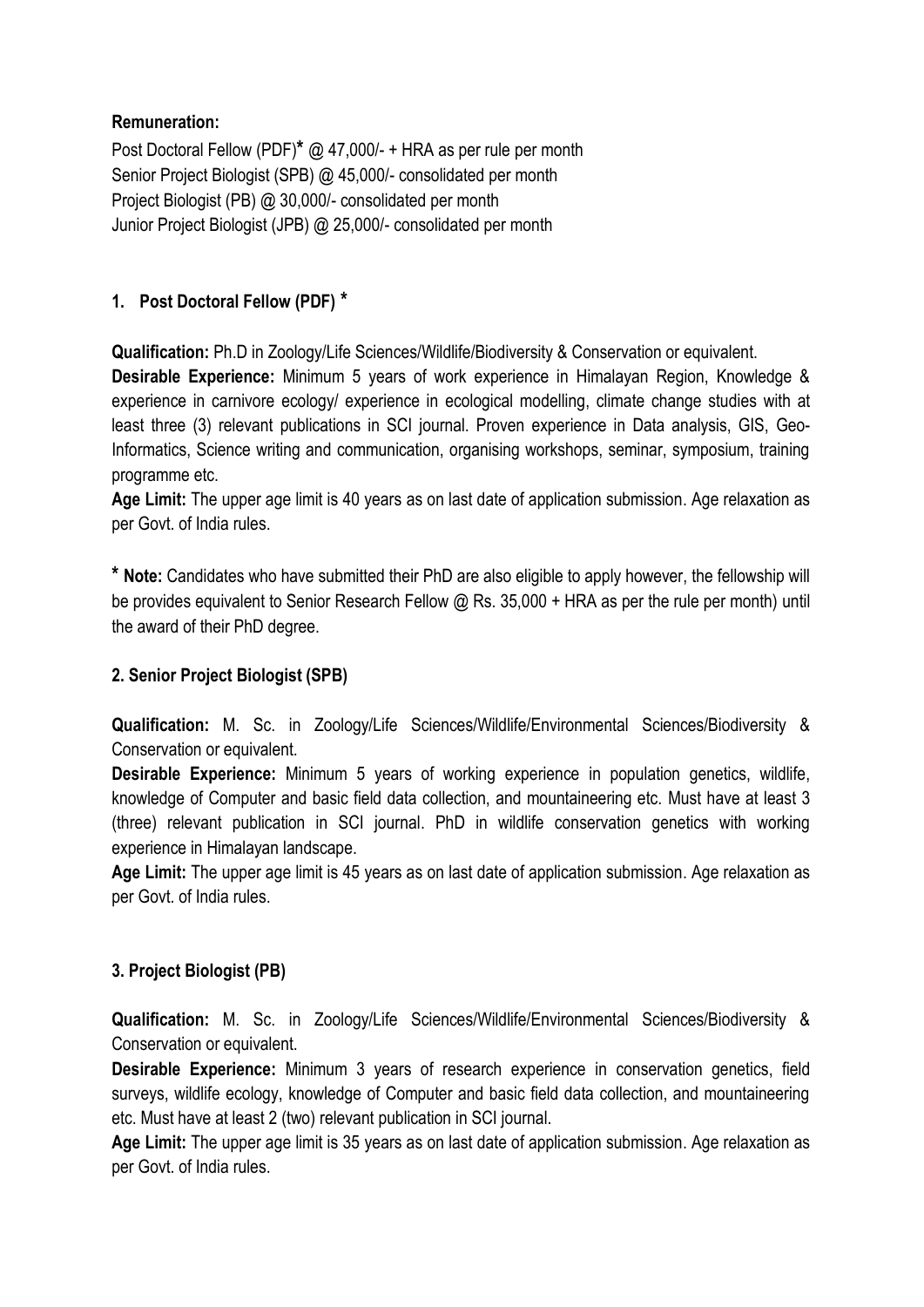### **3. Junior Project Biologist (JPB)**

**Qualification:** M. Sc. in Zoology/Life Sciences/Wildlife/Environmental Sciences/Biodiversity & Conservation or equivalent.

**Desirable Experience:** Minimum 2 years of research experience in wildlife ecology, zoology or allied subject, field survey, GIS & remote sensing, knowledge of Computer and basic field data collection, and mountaineering etc..

**Age Limit:** The upper age limit is 35 years as on last date of application submission. Age relaxation as per Govt. of India rules.

## **General Instructions:**

1. A virtual-interview will be held for selection of candidates at ZSI, M-Block, New Alipore, Kolkata – 700 053 on **22 th March 2022**, 10.00 AM onwards through an online link. The link will be shared with the shortlisted candidates.

2. At the time of the verification of original documents (even after selection), if it is found that an attempt has been made by the applicant to wilfully conceal, misrepresent or canvass the facts, such applicant will not be considered for selection and due action will be implemented.

3. Candidate selected will be liable to posted anywhere as per the requirements of the project, and will have to join immediately after their selection within one week.

4. The application form can be downloaded from the Zoological Survey of India website http://zsi.gov.in.

5.Candidates should submit the duly filled-in applications with attested true copies of testimonials of educational qualifications, research experience, proof for date of birth etc., along with copies of mark sheets of all examinations and 'No Objection Certificate' from present employer (if employed) to The Director, Zoological Survey of India, M-Block, New Alipore, Kolkata by Speed Post/Registered Post super scribed on the top of the envelope Application for the post of PDF/SPB/PB/JPB on or before **23th March 2022**. The advance copy of the application can also be emailed to id: [technical@zsi.gov.in,](mailto:technical@zsi.gov.in) [lksharma@zsi.gov.in.](mailto:lksharma@zsi.gov.in)

6. The Director, Zoological Survey of India reserves the right of increase, decrease the number of posts in different categories and also selection or rejection of a candidature including cancellation of the advertisement without assigning any reason.

> **Director, Zoological Survey of India**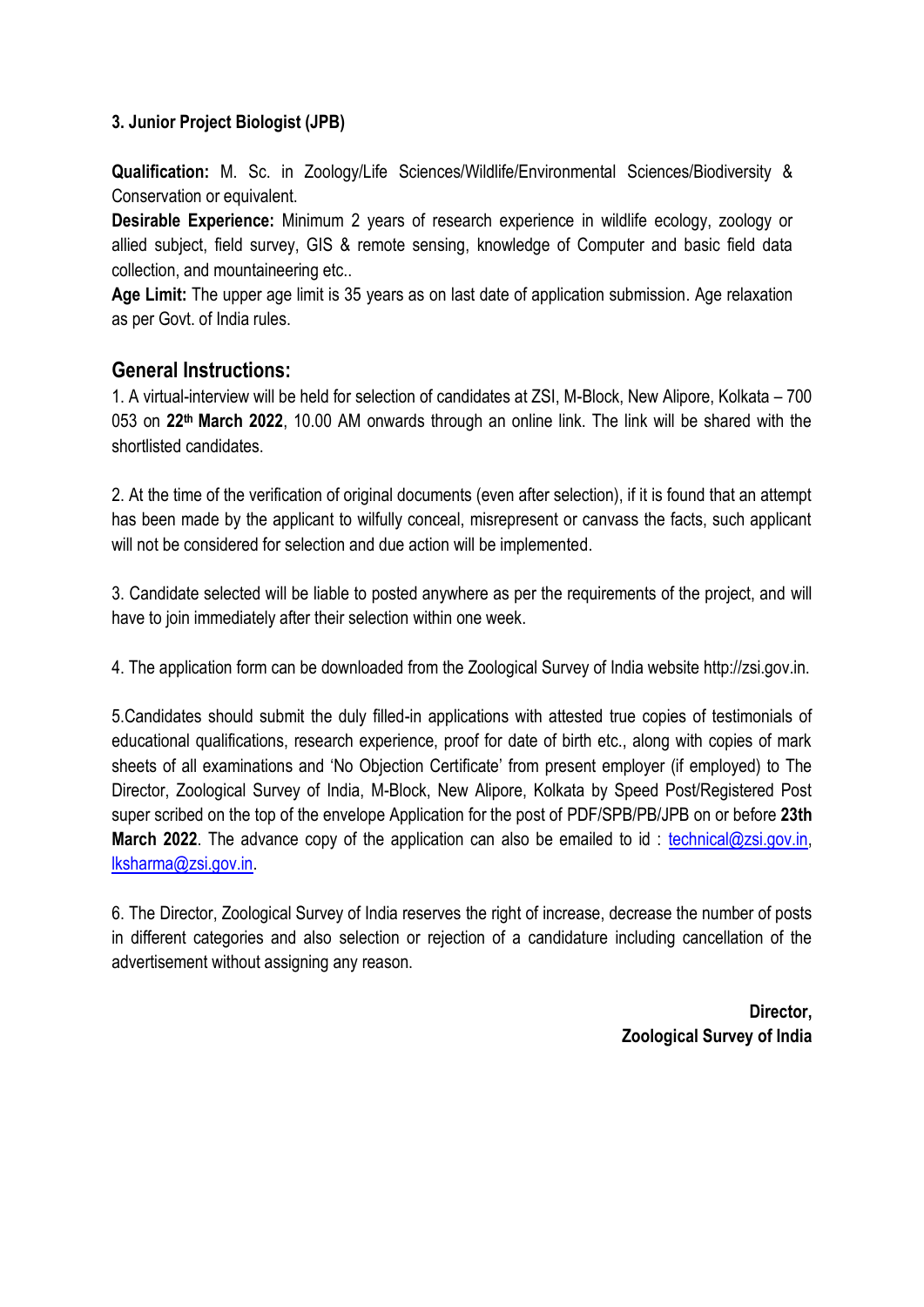

#### **Government of India Ministry of Environment, Forest and Climate Change ZOOLOGICAL SURVEY OF INDIA**

# **'**Population estimation and assessment of human-wildlife conflicts for conservation and management planning of Common Leopard and Asiatic black bear in Himachal Pradesh"

# **APPLICATION FOR THE POST OF – PDF/SPB/PB/JPB**

| 1. Advertisement number                                      |  |
|--------------------------------------------------------------|--|
| 2. Name in full (in block letters)                           |  |
| 3. Sex and Date of Birth                                     |  |
| 4. Nationality                                               |  |
| 5. Father's /Husband name                                    |  |
| 6. Address for correspondence including<br>phone fax & email |  |
| 7. Permanent Address                                         |  |
|                                                              |  |

8. Whether SC/ST/OBC (attach certificate) :

Paste a recent passport size photograph with signature

9. Educational / Professional Qualifications from Matriculation onwards

| SI.No. | Examination<br>passed | Year | School/College/ University | Subjects | Marks obtained |
|--------|-----------------------|------|----------------------------|----------|----------------|
|        |                       |      |                            |          |                |
|        |                       |      |                            |          |                |
|        |                       |      |                            |          |                |

10. If national Level Exam (CSIR-NET/ UGC-NET/GATE) qualified then provide details below:

| Qualified<br>National L<br>. Exam | Month/<br>Year | subiecl | Rank |
|-----------------------------------|----------------|---------|------|
|                                   |                |         |      |
|                                   |                |         |      |